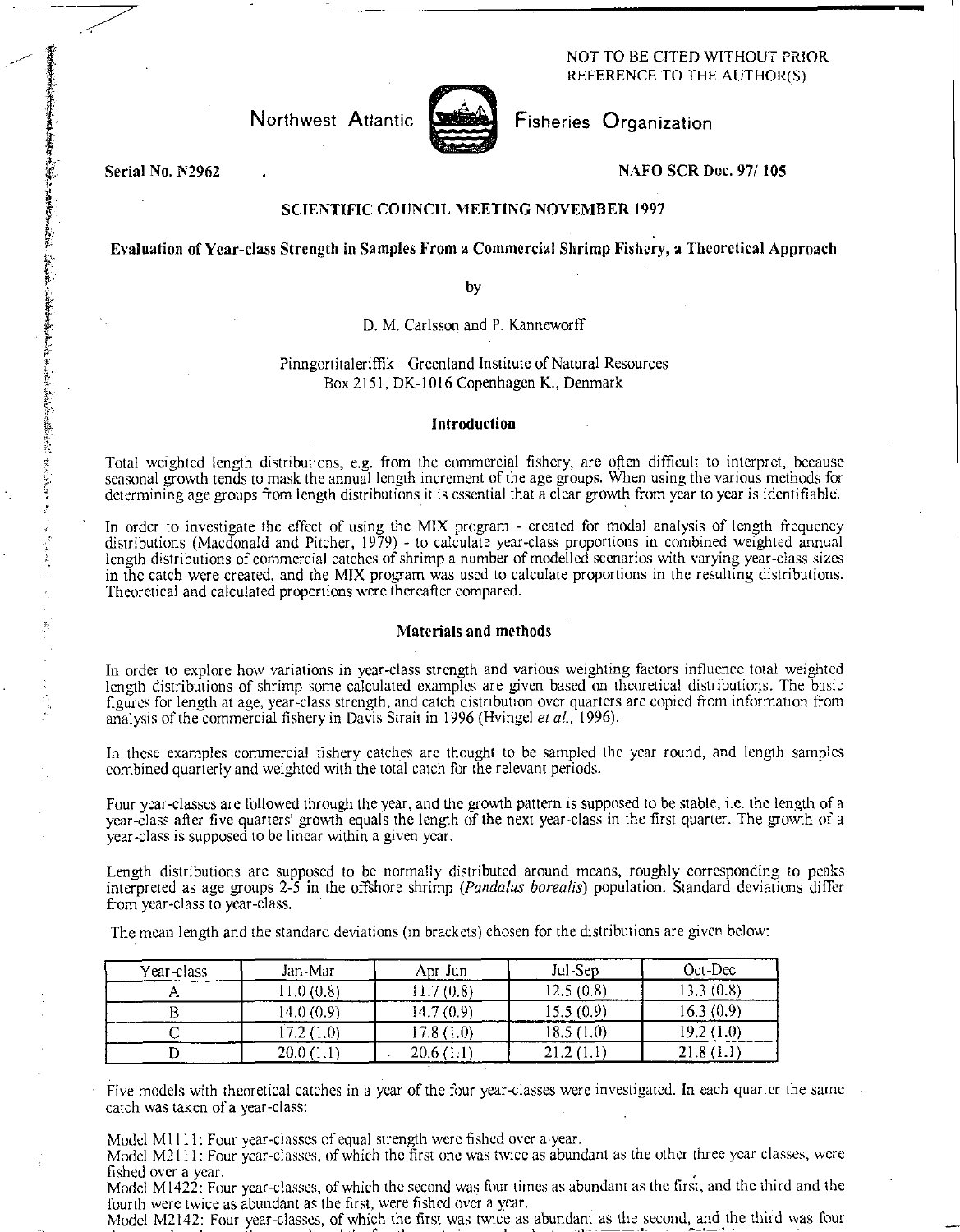Model M2214: Four year-classes, of which the first and the second was twice as abundant as the third, and the fourth /was four times as abundant as the third, were fished over a vear.

To facilitate the production of simulated catch composition a spreadsheet was created with a quarterly normal distribution of each year-class. By applying a weighting factor the different modelled catch compositions could easily be produced (Table 1).

The MIX program was used to calculate proportions of the four year-classes in the modelled catch compositions As input was used the theoretical mean length in the third quarter (kept fixed), and a fixed C-V- of 065, similar to the value used by Hvingel *et ali* (1997) in calculation of year-class proportions in commercial catches based on commercial shrimp samples weighted and pooled by quarter. Theoretical and calculated proportions were then compared to evaluate the reasonability of the method.

#### **Results and Discussion**

Figure, I shows as an example the theoretical distributions of the four year-classes in the second quarter. The distributions are clearly distinguishable. If all year-classes, however, are combined in one common distribution for the whole year, supposing that the year-classes are of equal strength and that the fishery has been evenly distributed over the year, all groupings are masked (Fig. 2).

If the year-classes are not of equal strength, it is possible to trace them in the combined length distributions. Figures 3-6 show examples of the combined distributions in case of a large (double strength) year-class followed by a weak (half strength) passes through the system.

The starting point in the interpretation of commercial length samples is normally a combined distribution based on a fishery with large seasonal variations. [The sizes of the various age-classes are normally not known "neither are their individual growth patterns If in the present material variations of year-classes and of quarterly catches of observed magnitude is applied a more complex combined distribution is seen. If the four distributions are weighted with quarterly catch figures, e.g. from the large fleet fishery in NAFO SAI in 1996, the age-group peaks are still visible (Fig. 7) A further weighting with the supposed year-class strength (roughly according to Hvingel et al. 1996), however, has a pronounced masking effect (Fig. 8). Determining age-groups from length distributions of this kind is obviously very hazardous and subject to personal interpretations.

Figure 9 shows the cohorts produced by the MIX program for the five models, using the fixed mean values and the fixed coefficient of variation. Table 2 shows a comparison of the modelled year-class proportions and the proportions calculated by use of the MIX program

The results show that in general the first year-class is overestimated and the fourth year-class underestimated. This is especially in the case when the adjacent year-class is bigger (models M1422 and M2142). Also small yearclasses in group 2 or 3 with two larger adjacent year-classes tend to be overestimated (model M2142 and M2214) In general, proportions in the model and the calculated proportions do not differ significantly under the given input of mean lengths of carapace and coefficient of variation. However, parameters used in the production of the pooled sample and as input to MIX are controlled, which is different from the situation when a pooled length distribution from commercial catches is analysed. Given that relative errors of up to 44% are found in the calculated proportions in a controlled scenario, larger errors may be found in an uncontrolled situation.

The number of scenarios that could be investigated by this method, is unlimited z In particular it should be analysed. how calculated proportions by use of the MIX program would react to e.g. a change in the mean carapace length of year-classes or to changes in ratio of quarterly catches within a year. In all circumstances a more safe approach by the calculation of year-class proportions, in samples from commercial catches would be used e.g. quarterly pooled samples rather than total year samples

#### **References**

Hvingel, C., H. Siegstad and O. Folmer, 1996. The Greenland fishery for northern shrimp (Pandalus borealis) in Davis Strait in 1995 and January-October 1996. NAFO SCR Doc., No. 109. Serial No. N2806.

Hvingel, C., H. Siegstad and O. Folmer. 1997. The Greenland fishery for northern shrimp (*Pandalus borealis*) off West Greenland. 1970-1997. NAFO SCR Doc. No. 98. Serial No. N2955.

Macdonald, P. D. M. and T. J. Pitcher. 1979. Age-groups from size-frequency data: a versatile and efficient method of analysing distribution mixtures. *J. Fish. Res. Board Can.*, **36:** 987-1001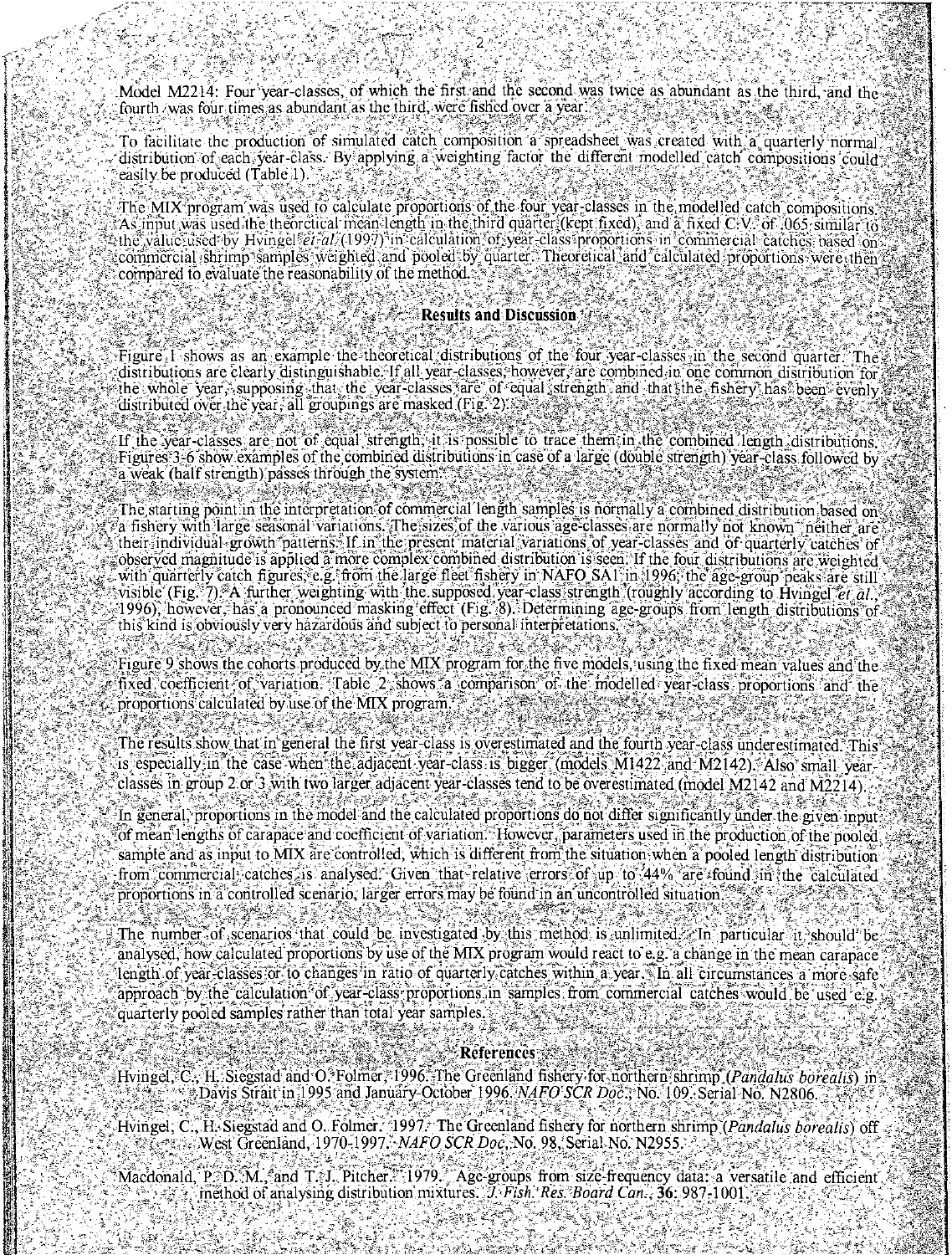| Table 1. Normal distributions of four age-groups (A-D) in four quarters of a given year. Means and standard deviations |  |
|------------------------------------------------------------------------------------------------------------------------|--|
| are given. Year-class strengths and quarterly catches are weighted evenly.                                             |  |

| Distrib.    | ÄГ             | $\mathbf{A2}$  | $\Lambda$      | 34             | $_{\rm B1}$    | 82              | BI             | B.             | ĊΤ             | C2             | ŢЗ.            | C <sub>1</sub> | D.             | $_{\rm D2}$    | D3             | $\mathbb{D}$ . |
|-------------|----------------|----------------|----------------|----------------|----------------|-----------------|----------------|----------------|----------------|----------------|----------------|----------------|----------------|----------------|----------------|----------------|
| Mean        | H1 O           | 11.7           | 12.5           | 13.3           | 14.0           | 14.7            | 15.2           | 16.3           | 17.2           | 17.8           | 18.5           | 19.2           | $^{20.0}$      | 20.6           | 21.2           | 21.8           |
| SID         | 08             | 0.8            | 0.3            | 83             | $0 -$          | 0.9             | 0.9            | 69             | 1:0            | 10             | 10             | TО             | Y.             | Ü.             | T, t           | Ļ.             |
| YCfaer      | ı              |                |                |                |                |                 |                | Į              |                | 1              |                |                |                |                |                |                |
| CAfact.     | 1              | Ĵ,             |                | ŧ              | 1              | Ì.              | T.             | ŧ              | 1              | ¥              | ï              | Ł              |                | į,             | Ĩ.             | Ĵ.             |
|             |                |                |                |                |                |                 |                |                |                |                |                |                |                |                |                |                |
| LGR         | Al             | A2             | A3             | A <sub>4</sub> | B <sub>1</sub> | $\overline{B2}$ | B <sub>3</sub> | <b>B4</b>      | C <sub>1</sub> | C <sub>2</sub> | C <sub>3</sub> | C <sub>4</sub> | DI             | D <sub>2</sub> | D <sub>3</sub> | D <sub>4</sub> |
| 7.5         | 0.000          | 0.000          | 0,000          | 0.000          | 0.000          | 0.000           | 0.000          | 0.000          | 0.000          | 0.000          | 0,000          | 0.000          | 0.000          | 0.000          | 0.000          | 0.000          |
| 8.0         | 0.000          | 0.000          | 0.000          | 0.000          | 0.000          | 0.000           | 0.000          | 0.000          | 0.000          | 0.000          | 0.000          | 0.000          | 0.000          | 0.000          | 0.000          | 0.000          |
| 8.5         | 0.004          | 0.000          | 0.000          | 0.000          | 0.000          | 0.000           | 0.000          | 0.000          | 0.000          | 0.000          | 0.000          | 0.000          | 0.000          | 0.000          | 0.000          | 0.000          |
| 9.0         | 0.022          | 0.002          | 0.000          | 0.000          | 0.000          | 0.000           | 0.000          | 0.000          | 0.000          | 0.000          | 0.000          | 0.000          | 0.000          | 0.000          | 0,000          | 0.000          |
| 9.5         | 0.086          | 0.011          | 0.000          | 0.000          | 0.000          | 0.000           | 0.000          | 0.000          | 0.000          | 0.000          | 0.000          | 0.000          | 0.000          | 0.000          | 0.000          | 0.000          |
| 10.0        | 0.228          | 0.052          | 0.004          | 0.000          | 0.000          | 0.000           | 0.000          | 0.000          | 0.000          | 0.000          | 0.000          | 0.000          | 0.000          | 0.000          | 0.000          | 0.000          |
| 10.5        | 0.410          | 0.162          | 0.022          | 0.001          | 0.000          | 0.000           | 0.000          | 0.000          | 0.000          | 0.000          | 0.000          | 0.000          | 0.000          | 0.000          | 0.000          | 0.000          |
| 11.0        | 0.499          | 0.340          | 0.086          | 0.008          | 0.002          | 0.000           | 0.000          | 0.000          | 0.000          | 0.000          | 0.000          | 0.000          | 0.000          | 0.000          | 0.000          | 0.000          |
| 11.5        | 0.410          | 0.483          | 0.228          | 0.040          | 0.009          | 0.001           | 0.000          | 0.000          | 0.000          | 0.000          | 0.000          | 0.000          | 0.000          | 0.000          | 0.000          | 0.000          |
| 12.0        | 0.228          | 0.465          | 0.410          | 0.133          | 0.038          | 0.005           | 0.000          | 0.000          | 0.000          | 0.000          | 0.000          | 0.000          | 0.000          | 0.000          | 0.000          | 0.000          |
| 12.5        | 0.086          | 0.302          | 0.499          | 0.302          | 0.111          | 0.022           | 0.002          | 0.000          | 0.000          | 0.000          | 0.000          | 0.000          | 0.000          | 0.000          | 0.000          | 0.000          |
| 13.0        | 0.022          | 0.133          | 0.410          | 0.465          | 0.239          | 0.074           | 0.009          | 0.001<br>0.004 | 0.000<br>0.000 | 0.000<br>0.000 | 0.000<br>0.000 | 0.000<br>0.000 | 0.000<br>0.000 | 0.000<br>0.000 | 0.000<br>0.000 | 0.000<br>0.000 |
| 135         | 0.004          | 0.040          | 0.228          | 0.483<br>0.340 | 0.380          | 0.182<br>0.328  | 0.038<br>0.111 | 0.017          | 0.002          | 0.000          | 0.000          | 0.000          | 0.000          | 0.000          | 0.000          | 0.000          |
| 140         | 0.000          | 0.008          | 0.086          |                | 0.443<br>0.380 | 0.432           | 0.239          | 0.060          | 0.010          | 0.002          | 0.000          | 0.000          | 0.000          | 0.000          | 0.000          | 0.000          |
| 14.5        | 0.000<br>0.000 | 0.001<br>0.000 | 0.022<br>0.004 | 0.162<br>0.052 | 0.239          | 0.419           | 0.380          | 0.156          | 0.035          | 0.008          | 0.001          | 0.000          | 0.000          | 0.000          | 0.000          | 0.000          |
| 150<br>15.5 | 0.000          | 0.000          | 0.000          | 0.011          | 0.111          | 0.299           | 0.443          | 0.299          | 0.094          | 0.028          | 0.004          | 0.000          | 0.000          | 0.000          | 0.000          | 0.000          |
| 16.0        | 0.000          | 0.000          | 0.000          | 0.002          | 0.038          | 0.156           | 0.380          | 0.419          | 0.194          | 0.079          | 0.018          | 0.002          | 0.000          | 0.000          | 0.000          | 0.000          |
| 16.5        | 0.000          | 0.000          | 0.000          | 0.000          | 0.009          | 0.060           | 0.239          | 0.432          | 0.312          | 0.171          | 0.054          | 0.010          | 0.002          | 0.000          | 0.000          | 0.000          |
| 17.0        | 0.000          | 0.000          | 0.000          | 0.000          | 0.002          | 0.017           | 0.111          | 0.328          | 0.391          | 0.290          | 0.130          | 0.035          | 0.009          | 0.002          | 0.000          | 0.000          |
| 17.5        | 0.000          | 0.000          | 0.000          | 0.000          | 0.000          | 0.004           | 0.038          | 0.182          | 0.381          | 0.381          | 0.242          | 0.094          | 0.027          | 0.007          | 0.001          | 0.000          |
| 18.0        | 0.000          | 0.000          | 0.000          | 0.000          | 0.000          | 0.001           | 0.009          | 0.074          | 0.290          | 0.391          | 0.352          | 0.194          | 0.069          | 0.022          | 0.005          | 0.001          |
| 18.5        | 0.000          | 0.000          | 0.000          | 0.000          | 0.000          | 0.000           | 0.002          | 0.022          | 0.171          | 0.312          | 0.399          | 0.312          | 0.143          | 0.059          | 0.018          | $0.00 +$       |
| 19.0        | 0.000          | 0.000          | 0.000          | 0.000          | 0.000          | 0.000           | 0.000          | 0.005          | 0.079          | 0.194          | 0.352          | 0.391          | 0.240          | 0.126          | 0.049          | 0.014          |
| 19.5        | 0.000          | 0.000          | 0.000          | 0.000          | 0.000          | 0.000           | 0.000          | 0.001          | 0.028          | 0.094          | 0.242          | 0.381          | 0.327          | 0.220          | 0.110          | 0.041          |
| 20.0        | 0.000          | 0.000          | 0.000          | 0.000          | 0.000          | 0.000           | 0.000          | 0.000          | 0.008          | 0.035          | 0.130          | 0.290          | 0.363          | 0.313          | 0.200          | 0.095          |
| 20.5        | 0.000          | 0.000          | 0.000          | 0.000          | 0.000          | 0.000           | 0.000          | 0.000          | 0.002          | 0.010          | 0.054          | 0.171          | 0.327          | 0.361          | 0.296          | 0.180          |
| 21.0        | 0.000          | 0.000          | 0.000          | 0.000          | 0.000          | 0.000           | 0.000          | 0.000          | 0.000          | 0.002          | 0.018          | 0.079          | 0.240          | 0.339          | 0.357          | 0.278          |
| 21.5        | 0.000          | 0.000          | 0.000          | 0.000          | 0.000          | 0.000           | 0.000          | 0.000          | 0.000          | 0.000          | 0.004          | 0.028          | 0.143          | 0.260          | 0.349          | 0.349          |
| 22.0        | 0.000          | 0.000          | 0.000          | 0.000          | 0.000          | 0.000           | 0.000          | 0.000          | 0.000          | 0.000          | 0.001          | 0.008          | 0.069          | 0.161          | 0.278          | 0.357          |
| 22.5        | 0.000          | 0.000          | 0.000          | 0.000          | 0.000          | 0.000           | 0.000          | 0.000          | 0.000          | 0.000          | 0.000          | 0.002          | 0.027          | 0.082          | 0.180          | 0.296          |
| 23.0        | 0.000          | 0.000          | 0.000          | 0.000          | 0.000          | 0.000           | 0.000          | 0.000          | 0.000          | 0.000          | 0.000          | 0.000          | 0.009          | 0.034          | 0.095          | 0.200          |
| 23.5        | 0.000          | 0.000          | 0.000          | 0.000          | 0.000          | 0.000           | 0.000          | 0.000          | 0.000          | 0.000          | 0.000          | 0.000          | 0.002          | 0.011          | 0.041          | 0.110          |
| 24.0        | 0.000          | 0.000          | 0.000          | 0.000          | 0.000          | 0.000           | 0.000          | 0.000          | 0.000          | 0.000          | 0.000          | 0.000          | 0.000          | 0.003          | 0.014          | 0.049          |
| 24.5        | 0.000          | 0.000          | 0.000          | 0.000          | 0.000          | 0.000           | 0.000          | 0.000          | 0.000          | 0.000          | 0.000          | 0.000          | 0.000          | 0.001          | 0.004          | 0.018          |
| 25.0        | 0.000          | 0.000          | 0.000          | 0.000          | 0.000          | 0.000           | 0.000          | 0.000          | 0.000          | 0.000          | 0.000          | 0.000          | 0.000          | 0.000          | 0.001          | 0.005          |
| 25.5        | 0.000          | 0.000          | 0.000          | 0.000          | 0.000          | 0.000           | 0.000          | 0.000          | 0.000          | 0.000          | 0.000          | 0.000          | 0.000          | 0.000          | 0.000          | 0.001          |
| 26.0        | 0.000          | 0.000          | 0.000          | 0.000          | 0.000          | 0.000           | 0.000          | 0.000          | 0.000          | 0.000          | 0.000          | 0.000          | 0.000          | 0.000          | 0.000          | 0.000          |
| 26.5        | 0.000          | 0.000          | 0.000          | 0.000          | 0.000          | 0.000           | 0.000          | 0.000          | 0.000          | 0.000          | 0.000          | 0.000          | 0.000          | 0.000          | 0.000          | 0.000          |
| 27.0        | 0.000          | 0.000          | 0.000          | 0.000          | 0.000          | 0.000           | 0.000          | 0.000          | 0.000          | 0.000          | 0.000          | 0.000          | 0.000          | 0.000          | 0.000          | 0.000          |
| 27.5        | 0.000          | 0.000          | 0.000          | 0.000          | 0.000          | 0.000           | 0.000          | 0.000          | 0.000          | 0.000          | 0.000          | 0.000          | 0.000          | 0.000          | 0.000          | 0.000          |

|  | Table 2. Comparison of model proportions and calculated proportions. |  |
|--|----------------------------------------------------------------------|--|
|  |                                                                      |  |

 $\mathbf{I}$ 

| Model | Model proportions |       |       |       | Calculated proportions |                |      |       | The project of the company of the company of the company of the company of the company of the company of the company<br>Difference, percent |        |       |                                                                            |  |
|-------|-------------------|-------|-------|-------|------------------------|----------------|------|-------|---------------------------------------------------------------------------------------------------------------------------------------------|--------|-------|----------------------------------------------------------------------------|--|
| no.   |                   |       |       |       |                        |                |      |       |                                                                                                                                             |        |       |                                                                            |  |
| M1111 | 0.25              | 0.25  | 0.25  | 0.251 | 0.28                   | 0.24           | 0.27 | 0.221 | 12.O                                                                                                                                        | $-4.0$ | 80    | $-12.0$                                                                    |  |
| M2111 | $0.40^{1}$        | 0.20  | 0.20  | 0.201 | 0.421                  | 0.19'          | 0.21 | 0.17  | 5.0.                                                                                                                                        | $-5.0$ | 5.0.  | $-15.0$                                                                    |  |
| M1422 | 0.11              | 0.441 | 0.221 | 0.221 | 0.16                   | 0.42           | 0.23 | 0.19  | 44.0I                                                                                                                                       | $-5.5$ | ว ร   | $-14.5$                                                                    |  |
| M2142 | 0.22              | 0.11  | 0.44  | 0.221 | 0.23                   | 0.13           | 0.46 | 0.181 |                                                                                                                                             | 7.0    | 3.5   | $-19.01$                                                                   |  |
| M2214 | 0.22              | 0.22  | 0.11  | 0.441 | 0.25                   | $0.20^{\circ}$ | 014  | 0.41  | 12.5<br>_______                                                                                                                             | -10.01 | 26.01 | -7.81<br>and the deduction of the field of Party are work fundamental (TV) |  |

- 3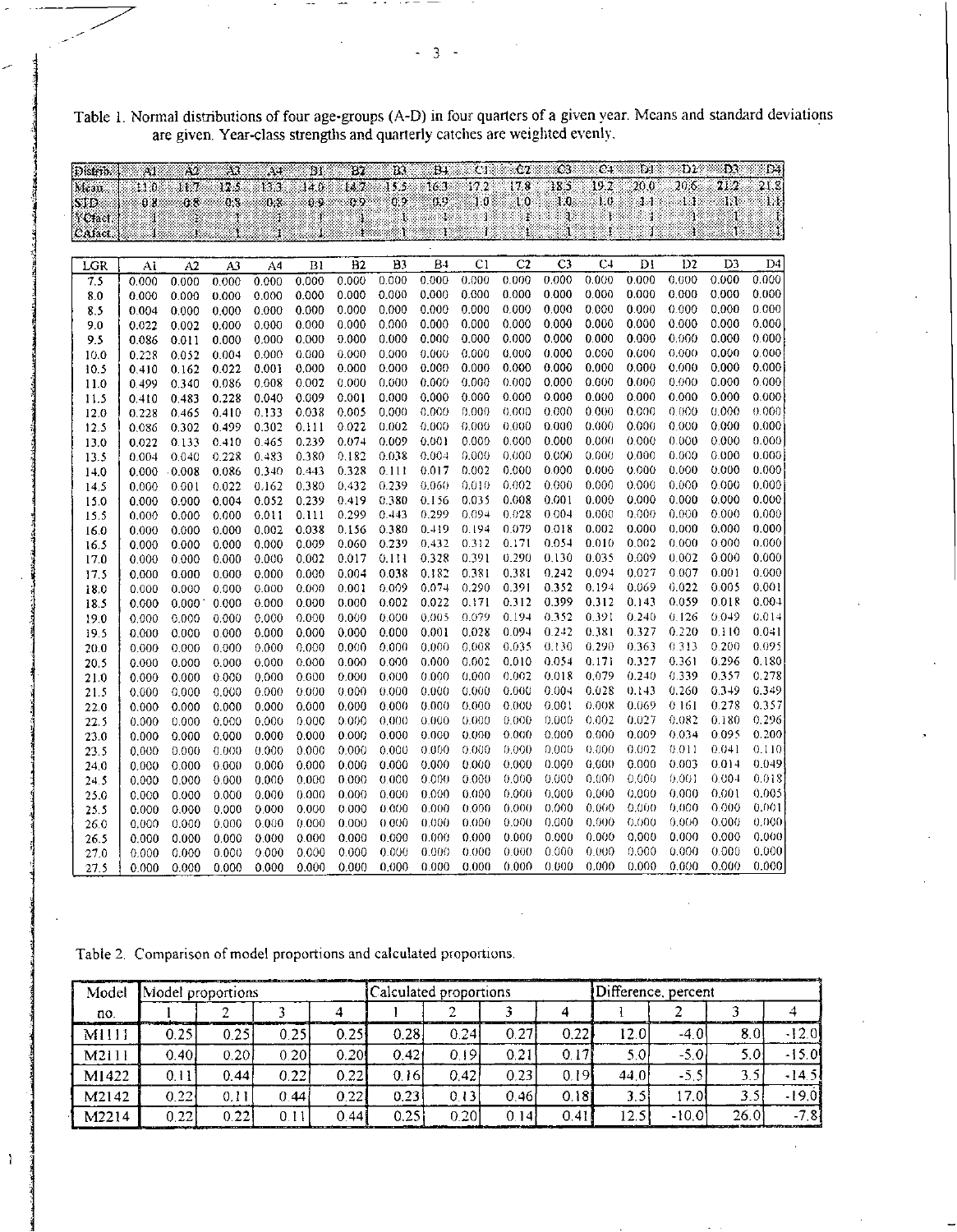





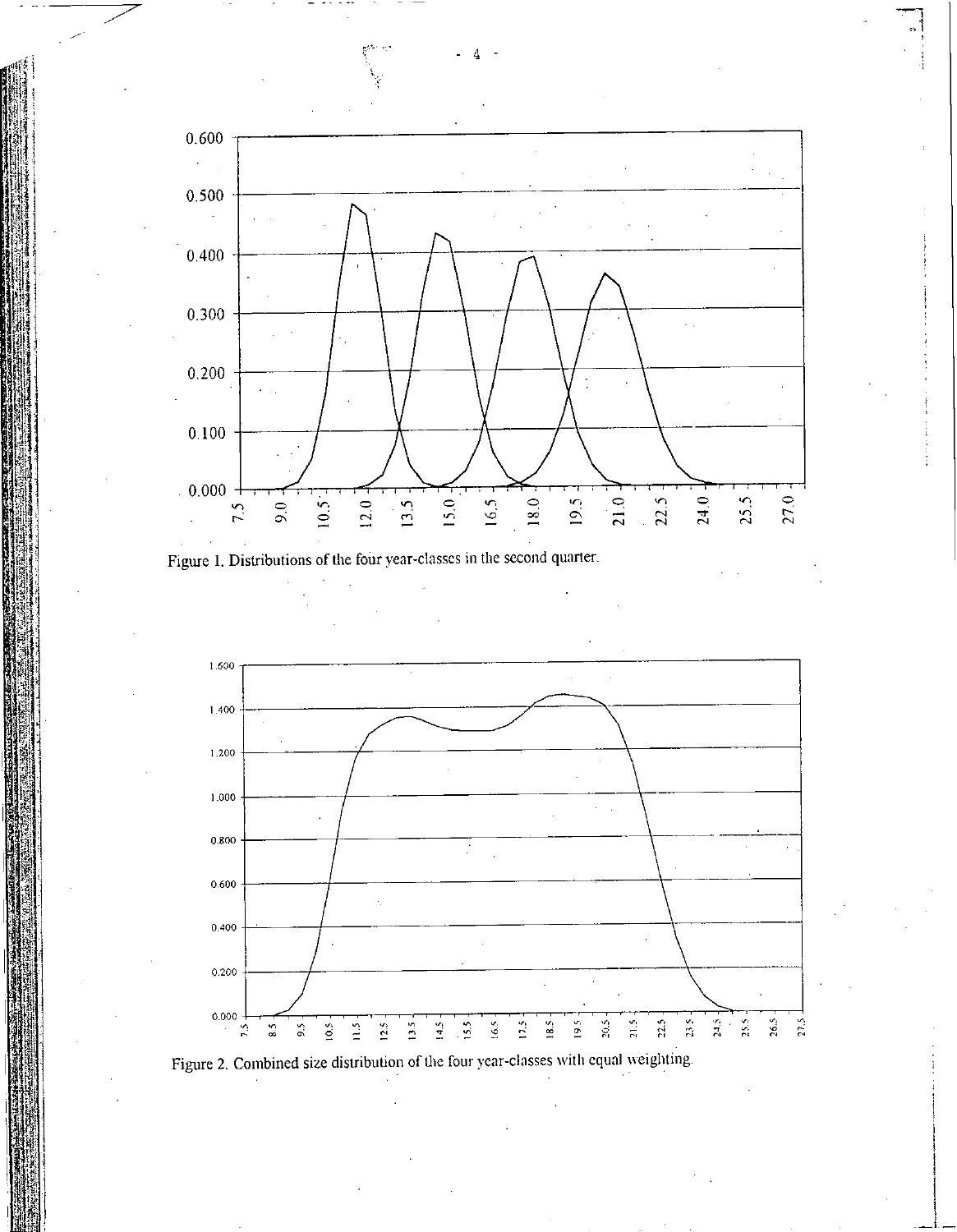







- 5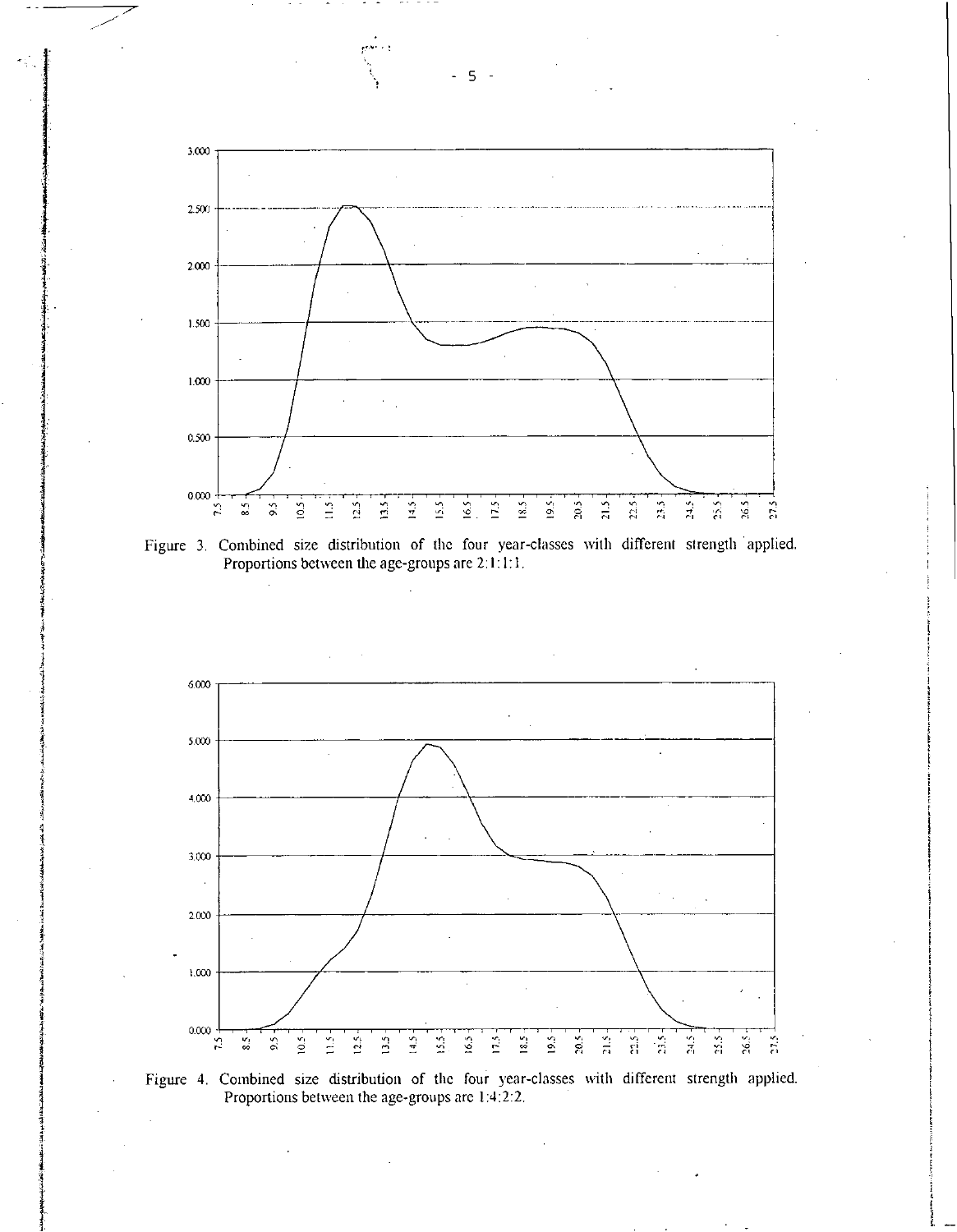

6

Figure 5. Combined size distribution of the four year-classes with different strength applied.<br>Proportions between the age-groups are 2:1:4:2.



Figure 6. Combined size distribution of the four year-classes with different strength applied. Proportions between the age-groups are 2:2:1:4.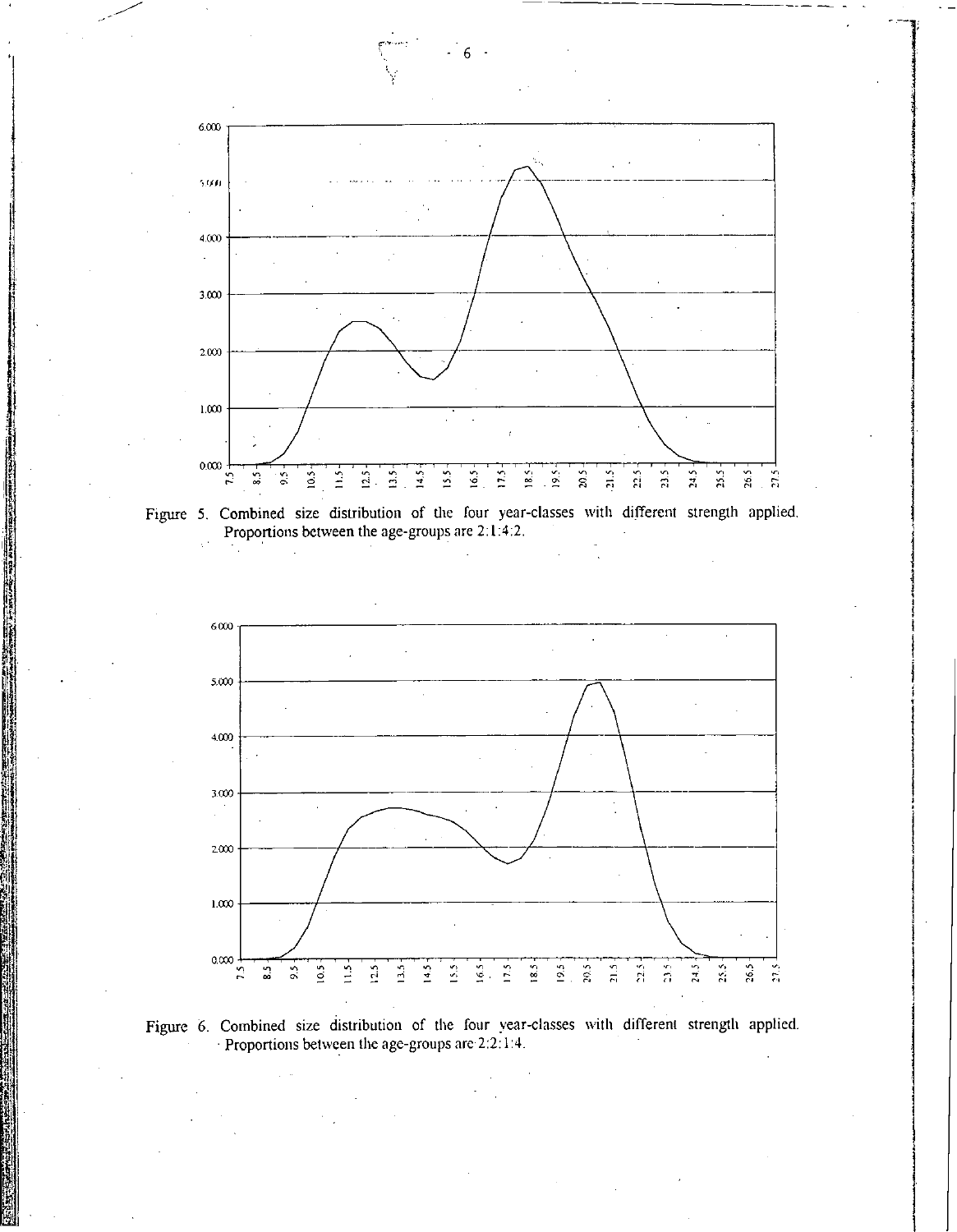

Figure 7. Combined size distributions of the four year-classes, weighted by quarterly commercial catches in the proportion 3:4:4:2 for the four quarters, respectively.

おんないのかい けんきょう きゅうき じきねん

ģ

J. Ŷ